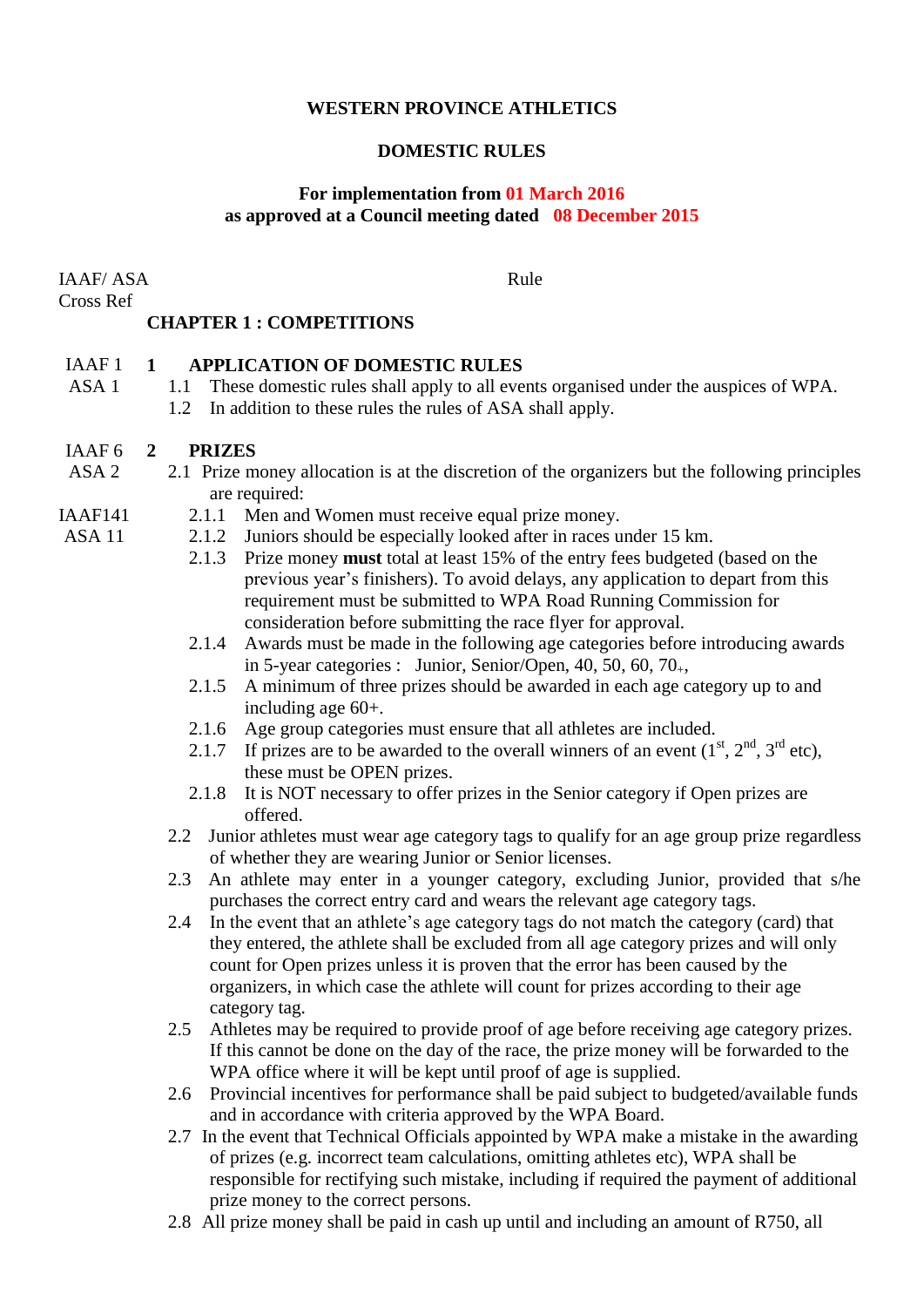other payments shall be done by cheque on the day or by eft within three days unless waiting for the results of drug testing.

#### IAAF 8 **3 ADVERTISING**

ASA 3 3.1 For purposes of interpreting rules regarding advertising, it shall always be assumed that an event sponsor will be involved.

## ASA 4 **4 ENTRY FORM / RACE PAMPHLET**

- 4.1 An entry form is optional. All races are organised in accordance with the rules of ASA and WPA, which must be stated on the entry form or pamphlet.
- 4.2 Details of current event record holders should be included on the form or pamphlet.
- 4.3 All entry forms / pamphlets MUST be approved by the WPA office before distribution. Failure to do this will result in a fine. Although forms will be scrutinised as quickly as possible, **two weeks** should be allowed for this process.
- 4.4 Events that form part of the Inter-club League or King/Queen Mountain series must show the relevant sponsor's logo. Coca-Cola/Powerade should be acknowledged whenever they are involved.
- 4.5 Wheelchair competitors may only participate if the organisers make special provisions for them (lead vehicles etc) and if permission has been granted by the relevant traffic authority.
- 4.6 If the event does not take place mostly on made up roads this should be indicated on the race pamphlet.
- 4.7 For races up to 10km in length, Juniors and pupils in school colours may purchase Temporary Licences at a discounted price. Where possible different coloured numbers or a different number sequence will be used to distinguish these licences and proof of age may be requested.
- 4.8 The following definition of Juniors should be included in the rules of the event.
	- 4.8.1 "A Junior is anyone under the age of 20 at  $31<sup>st</sup>$  December of the year of competition, i.e. born in 1995 or later" (The year is correct for 2014 and will change each year)
- 4.9 The race pamphlet must indicate the cut-off time to complete the race. Cut–off times are at the discretion of the organizers except that the MINIMUM times for League races shall be as follows:

If walkers are to be accommodated over the same distance, use the times in brackets:

| 10 $km$ 1hr 10 $m$ ins (1hr 40) |  | 15 km 1 hr 45 mins $(2hr 15)$ |  |
|---------------------------------|--|-------------------------------|--|
| $21km$ 2hr 30mins (3 hr 15)     |  | 30km 3hr 30mins (4hr 30)      |  |
| 36km 4hr 30mins (5hr 30)        |  | $42km$ 4hr 30mins (6hr 20)    |  |
| 56km 6hr 30mins (8hr 30)        |  |                               |  |

4.10 Where combined run/walk events make use of Entry Forms provision is to be made on the form to distinguish between runners and walkers.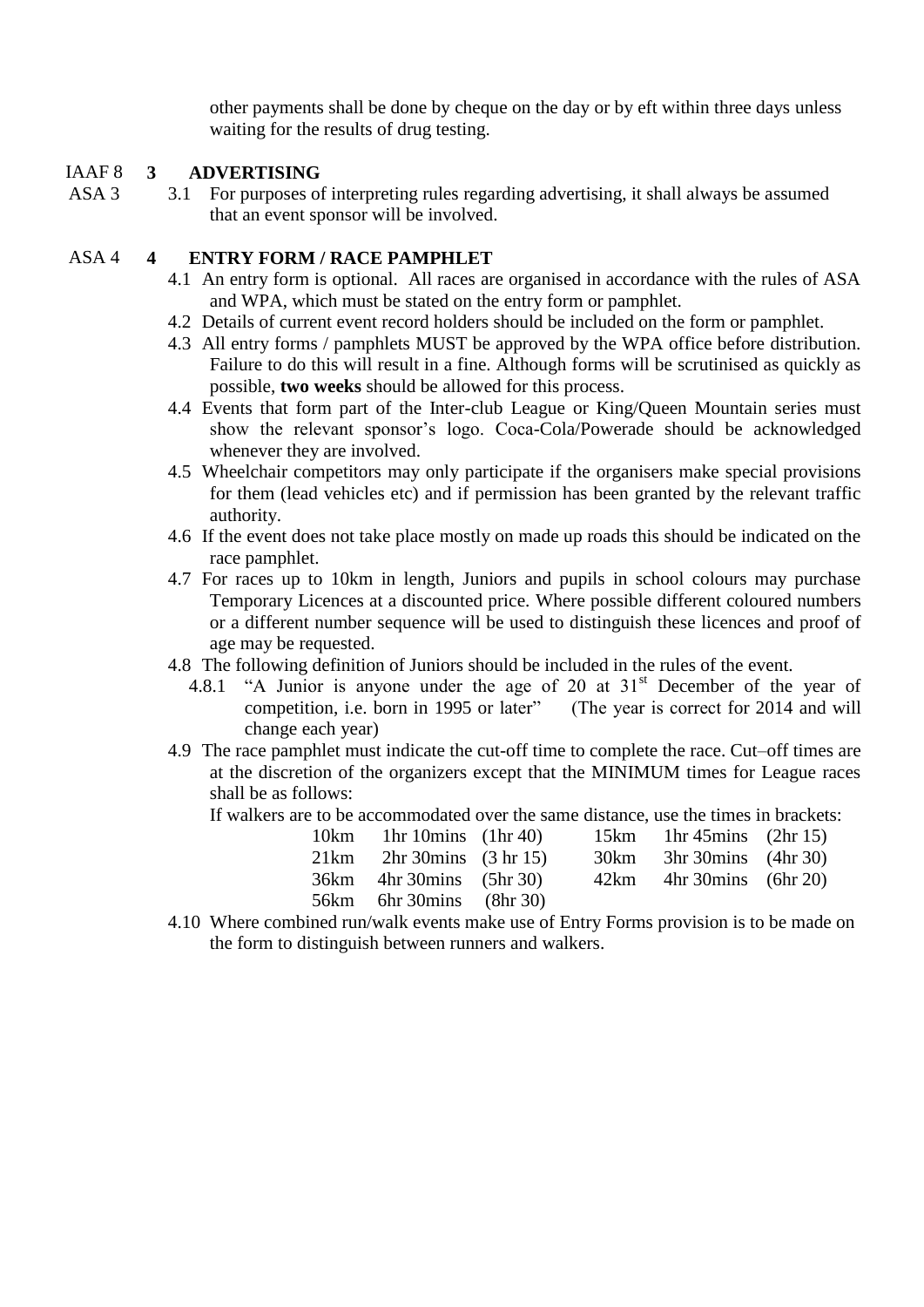## **CHAPTER 2 : ELIGIBILITY**

ASA 5

#### IAAF 21 **5 ELIGIBILITY TO PARTICIPATE AT WPA CHAMPIONSHIPS**

- 5.1 Any athlete who is licensed with Western Province Athletics and who has been resident within the borders of the province for a period of three months prior to the championships shall be eligible to participate in the Western Province Championships; with the exception of *bona fide* students or scholars, in which case the residency period shall not apply.
- 5.2 A *bona fide* student means any athlete who is registered for a course of study at a tertiary educational institution, which is recognised as such by the national education department, within the borders of the province. In the event of any dispute as to the status of a student, a certificate by the registrar of the relevant institution that the athlete is a *bona fide* student shall be sufficient to establish eligibility.
- 5.3 A *bona fide* scholar means any athlete registered with a school recognised by the Western Cape education department and within the borders of the WPA province. In the event of any dispute as to the status of a scholar, a certificate by the principal of the school that the athlete is a *bona fide* scholar shall be sufficient to establish eligibility.
- 5.4 In the event of any dispute as to the period within which an athlete has been resident in the province, the following shall be relevant factors, individually or cumulatively:
	- 5.4.1 That the athlete has owned fixed property as a residence within the province for the required period of time.
	- 5.4.2 That the athlete has rented fixed property as a residence within the province for the required period of time.
	- 5.4.3 That the athlete has competed regularly in domestic competitions within the required period of time.
	- 5.4.4 That the athlete has been a licensed WPA athlete for the required period and her or his licence form indicates a local address.
	- 5.4.5 In the event of a dispute as to eligibility, the person disputing another's eligibility shall be required to present *prima facie* doubt that the athlete in question has been resident for the required period of time. Should that be shown, the *onus* shall be on the athlete whose status is questioned to prove residency on a balance of probabilities. The mere questioning of an athlete's eligibility shall not be sufficient to place any *onus* on that athlete.

#### IAAF30 **CHAPTER 3 : ANTI-DOPING**

to 45 6.1 Responsibility for obtaining a Therapeutic Use Exemption (TUE) for any medication or condition rests with the athlete.

## **CHAPTER 4 : DISPUTES**

ASA and IAAF rules apply without amplification or amendment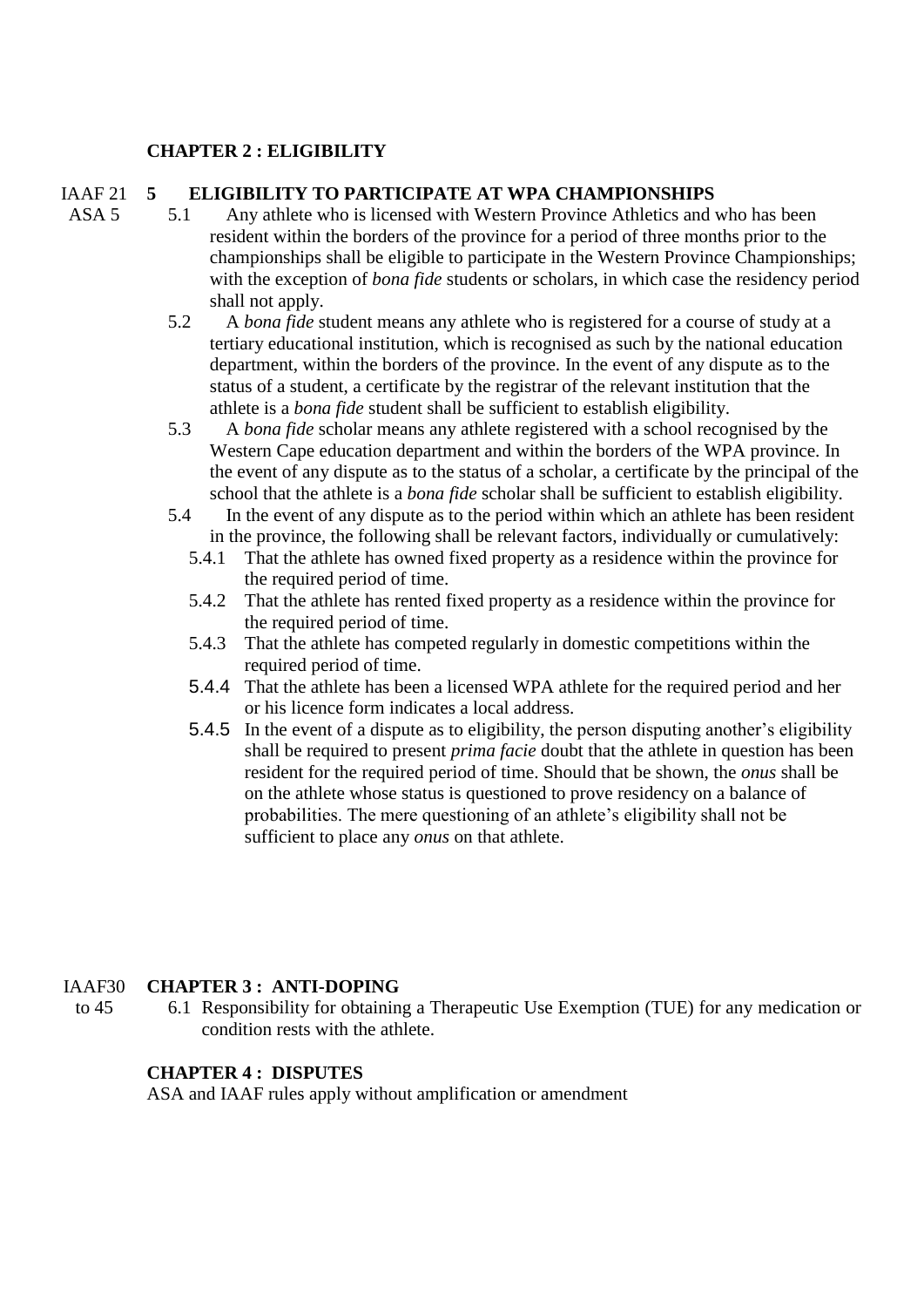### **CHAPTER 5 : SECTION I : TECHNICAL DELEGATES**

#### IAAF<sub>112</sub> $7$ **7 RACE OFFICIALS**

ASA 7 7.1 For road races the following officials will be appointed by WPA Technical Officials Committee :

Chief Referee Assistant Referee

IAAF113

- ASA 8
- IAAF120 7.2 For road races the Race Organiser may appoint the following persons provided they are registered technical officials, or may request WPA to appoint them: Line Judge

ASA 9

ASA 8

Results official(s) Jury of Appeal

7.3 The race organiser is required to pay the officials on the day of the race iaw the payment form received from the Chief referee.

Chief Timekeeper / Starter Assistant Timekeeper

- 7.4 If a race organiser uses officials that are not qualified or registered, then WPA shall bill the race as if WPA had appointed registered officials and in addition impose a fine equal to that amount.
- 7.5 Remuneration of officials appointed by the race organiser is a matter between the race organiser and the person concerned.
- 7.6 The Race Organiser is to contact the Chief Referee and Chief Timekeeper at least TWO WEEKS before the event, and if it has not been sent previously, provide the Chief Referee with a copy of the Race Information Sheet.
- 7.7 If a Technical Delegate is not appointed for any road competition, the Chief Referee shall assume that responsibility.
- 7.8 The Chief Referee shall submit a report to the WPA office within 2 WEEKS of the event taking place.
- 7.9 All officials scheduled to do duty at any event shall report to the Chief Referee at least 30 minutes before the start of the event and, unless excused by the Chief Referee, will stay until at least 30 minutes after the announcement of the results (prize-giving).

#### IAAF113 **8 MEDICAL DELEGATE: DOCTOR AND FIRST AID**

- 8.1 A Disaster Medical Plan shall be compiled and submitted in accordance with the Events Procedures Policy of the City of Cape Town and the event organisers shall abide by the stipulated conditions of the approved Disaster Medical Plan in terms of the number and type of medical personnel and services present at the event venue and on the course.
- 8.2 In anticipation of the requirements of 8.1, organizers should anticipate that medical services must remain available until all activities related to the event have been completed (including prize-giving) and participants and supporters have dispersed.
- 8.3 The assigned medical personnel may NOT participate in the event.
- 8.4 Race organisers must furnish the referees, medical personnel and the route marshals with the contact names/numbers of the assigned emergency services. It is strongly recommended that this information be included on the race pamphlet.
- 8.5 Any medical kit obtained from WPA must be returned to the WPA office within two days after the race.
- 8.6 A medical report form is to be compiled by the Service Provider and handed to the Chief Referee before the Service Provider departs from the venue. The form is available from the WPA office.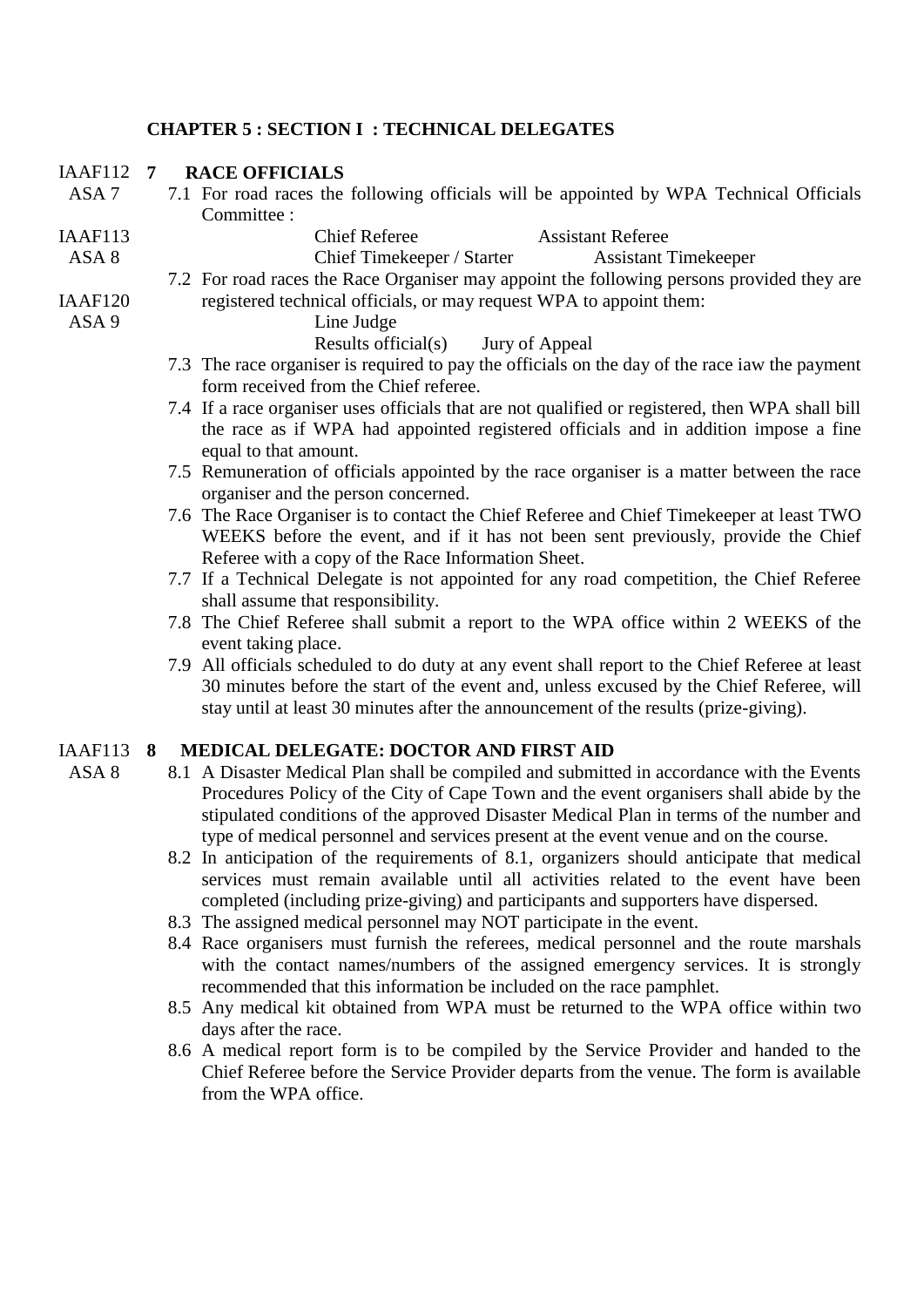#### **CHAPTER 5 : SECTION II : GENERAL COMPETITION RULES**

#### ASA 10 **9 FIXTURE LIST AND NEW EVENTS**

- 9.1 Clubs wishing to stage a new event in the following year shall apply to WPA in writing before 30 April of the current year.
- 9.2 A series of Fixtures planning meetings shall be held between May and August to plan the calendar for the next year.
- 9.3 The final fixture list for the upcoming year will be tabled for adoption at the AGM, held in September of each year.
- 9.4 The following ideals will be applied to the compilation of the fixture list :
	- 9.4.1 Clubs may not organize more than 2 (two) road running events a year.
	- 9.4.2 Every club will be given the opportunity to organize a race if they wish to.
	- 9.4.3 Clubs with existing events will be given date preference where possible. Clubs organizing a second event, will be accommodated once all clubs have been given a chance to schedule their first event.
	- 9.4.4 Each month should contain a balance of distances (10,15,21,42 km etc)
	- 9.4.5 Where possible there will not be conflicting events on the same date including cross country events. Two events on the same weekend will be allowed provided they are different distances and in different geographic areas.
	- 9.4.6 Popular events staged by neighbouring provinces will be considered, but shall not prevent WPA clubs from organizing an event on the same date if they wish to.
- 9.5 In principle changes of date should be raised at the fixtures planning meetings and should not change after the final fixture list is presented for the AGM.
- 9.6 Once the final fixture list is adopted, any request for a change in date or distance of the event must be submitted in writing to WPA.
	- 9.6.1 A change in distance or addition of an additional event/distance on the same day shall be allowed at the discretion of the relevant Commission.
	- 9.6.2 A change in date will be allowed provided the organizers of other events within 7 days either side of the requested date have no objection. The same restriction shall apply to requests for new events.
	- 9.6.3 The onus shall rest with the club requesting the change in date to obtain such agreements in writing and to submit these to WPA with their request for change.
	- 9.6.4 Proposed additions and changes must be submitted to WPA at least 4 months before the proposed date and are subject to approval by ASA.
- 9.7 Clubs that cancel events after adoption of the final fixture list shall be subject to a fine and will have to re-apply to host an event in the subsequent year. Previous dates on the calendar will not be guaranteed.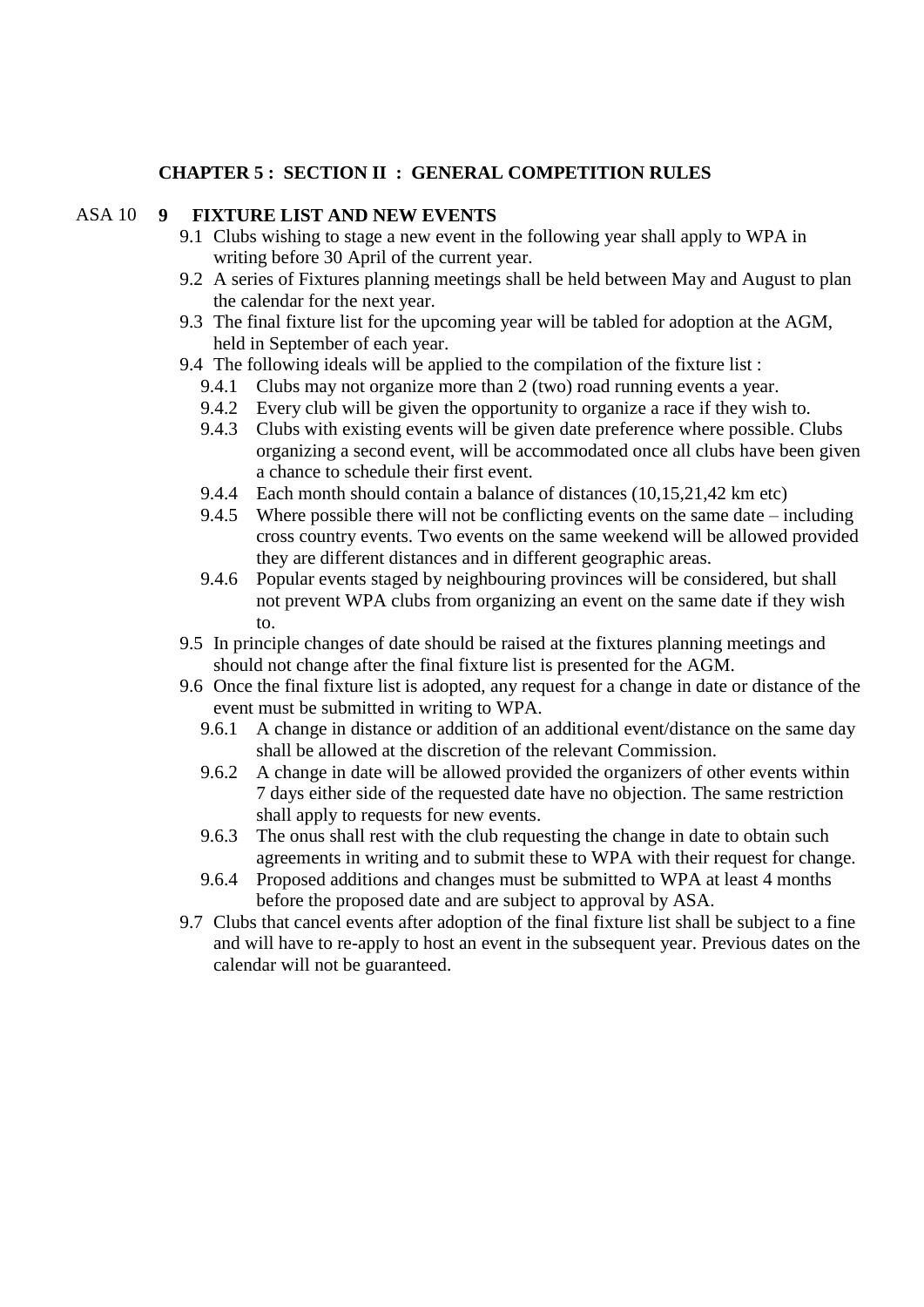### IAAF141 **10 AGE GROUPS AND TEAM COMPETITIONS**

- For WPA domestic events;
	- 10.1If there is only one team category, it shall be termed "OPEN" and all athletes shall be eligible regardless of their individual age categories.
	- 10.2When team prizes are offered in more than one age category, the OPEN classification shall NOT be used and all teams must refer to a specific age group e.g.. Junior, Senior, Masters 40-49 etc.
	- 10.3If team prizes are offered in more than one age category, athletes will be eligible for the team competition corresponding to the individual age category tags displayed.
	- 10.4If no Junior team category is offered, Juniors shall count towards the Senior team competition.
	- 10.5Older participants qualify automatically for a younger team competition if there is no team competition for their specific age category. E.g. athletes 50 and older count for the team competition Masters 40-49 if there is no older team competition. Ideally this team competition should be termed Masters 40+
	- 10.6For road races team sizes for all age/gender categories shall be three (3) athletes to count except Senior/Open Men/Women will be four (4) athletes. Permission must be obtained from WPARR to deviate from these numbers.
	- 10.7The relevant Commission shall determine the rules applicable to domestic leagues and inter-club competitions.
	- 10.8Age category tags must be clearly displayed for the duration of the event, i.e. not covered by rain jackets etc. Athletes that fail to display their age tags will be considered for Senior prizes only.



#### **ASA CLUB VEST FIGURE 1**

ASA 11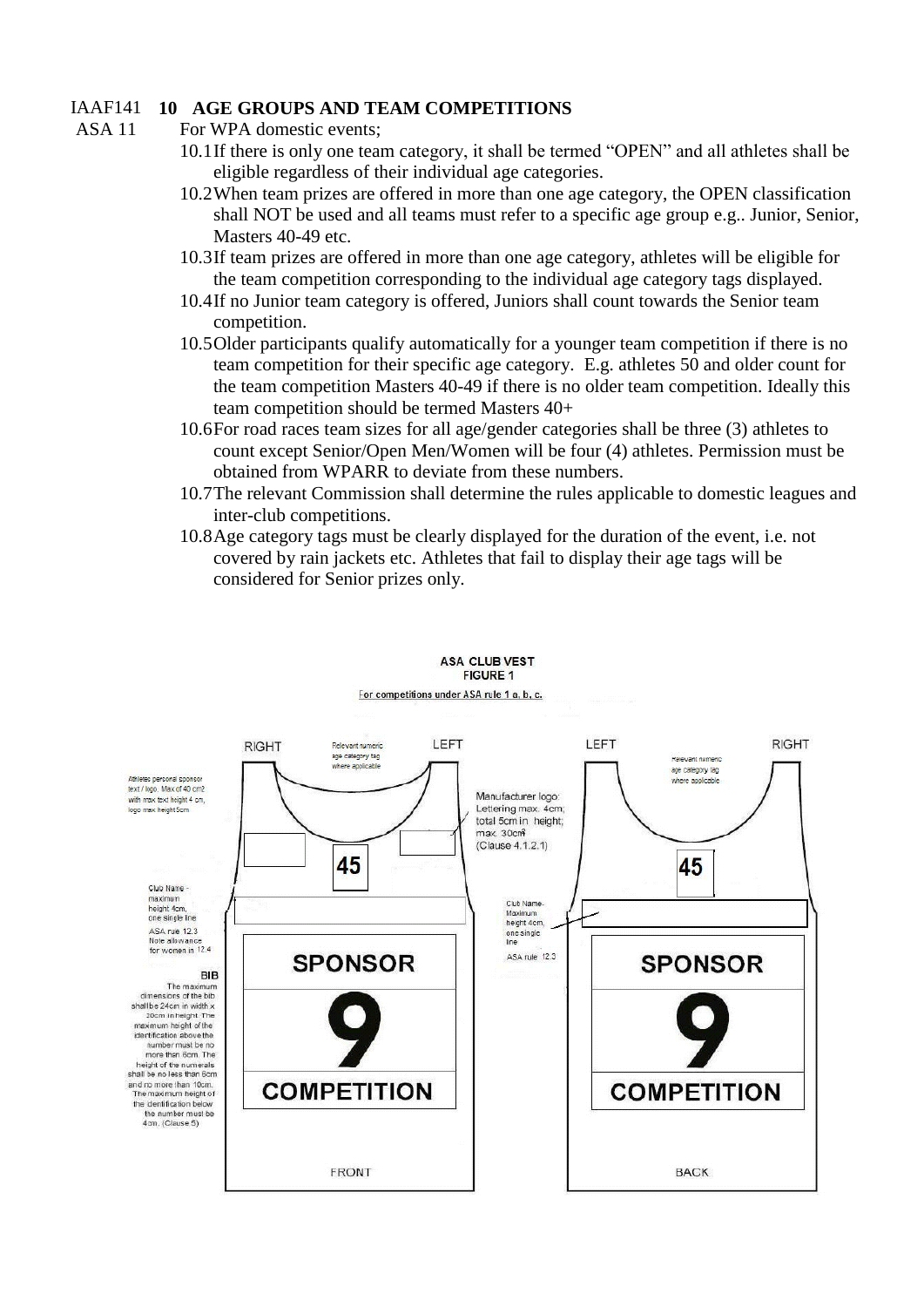### IAAF142 **11 ENTRIES**

- ASA 12 11.1Reduced fees for pre-entries shall be allowed at the organisers discretion provided the entry fee on the day of the race does not exceed the maximum allowed. Similarly organisers may offer incentives/handouts to pre-entries that are not offered to entries on the day of the race. The maximum fees listed below are fully inclusive of all costs (pre entry fee and bank charges)
	- 11.2Online entry fees may exceed the stated maximum figures to accommodate bank charges and service provider fees. The online fee must be stated on the race flyer to enable the participant to make an informed choice.
	- 11.3All clubs organising road races shall adhere to the following race entry fee structure.
	- 11.4There are no minimum entry fees:

There are two categories of race entry fees:

- 11.5Standard Races
	- 11.5.1 Standard races have a set maximum entry fee and must conform to the Minimum Standards for Race Organisation contained in the WPA Domestic Rules or as otherwise published by WPA.
	- 11.5.2 Maximum entry fees cannot be exceeded under any circumstances. Races wishing to do so must apply for Exempt status. Races that do so without approval will be subject to the current disciplinary rules.
	- 11.5.3 League and Championship races must come from these races. A race which is designated as a league or Championship cannot become an Exempt race without losing the status.
	- 11.5.4 Standard schedules of fines shall be applicable.
	- 11.5.5 From 01 January 2015 until revised by a decision of Council, the following maximum entry fees apply:

| Up to 13km           |          | $R$ 40-00 Juniors R 25-00 |
|----------------------|----------|---------------------------|
| above 13 km to 20 km | R 55-00  |                           |
| above 20 km to 27 km | R 70-00  |                           |
| above 27 km to 35 km | R 80-00  |                           |
| above 35km to 43 km  | R 120-00 |                           |

Entry fees for races above 43km to be submitted to and approved by WPARR

11.5.6 The maximum entry fee for relay runners shall be related to the distance (or average distance) which individual runners run.

#### 11.6Exempt Road Races

- 11.6.1 Exempt races can charge whatever they want, provided:
- 11.6.2 The host club applies to WPARR at least six months in advance of the race. The decision to allow exempt races rests with the WPARR Commission. Applications will be dealt with in the order that they are received by the WPA Secretary.
- 11.6.3 The number of exempt races is limited to ten in a year, excluding the Two Oceans Marathon, SPAR ladies race and Cape Town Marathons. There is no limit to the number per month, although WPARR may turn down an application if, in its opinion, there are too many Exempt races too close together. For the purpose of this sub rule all races, which have exempt status and are organised by the same club on the same day shall count as one race.
- 11.6.4 The club enters into a written agreement with WPARR setting out their obligations.
- 11.6.5 There may be requirements set for these races over and above those for standard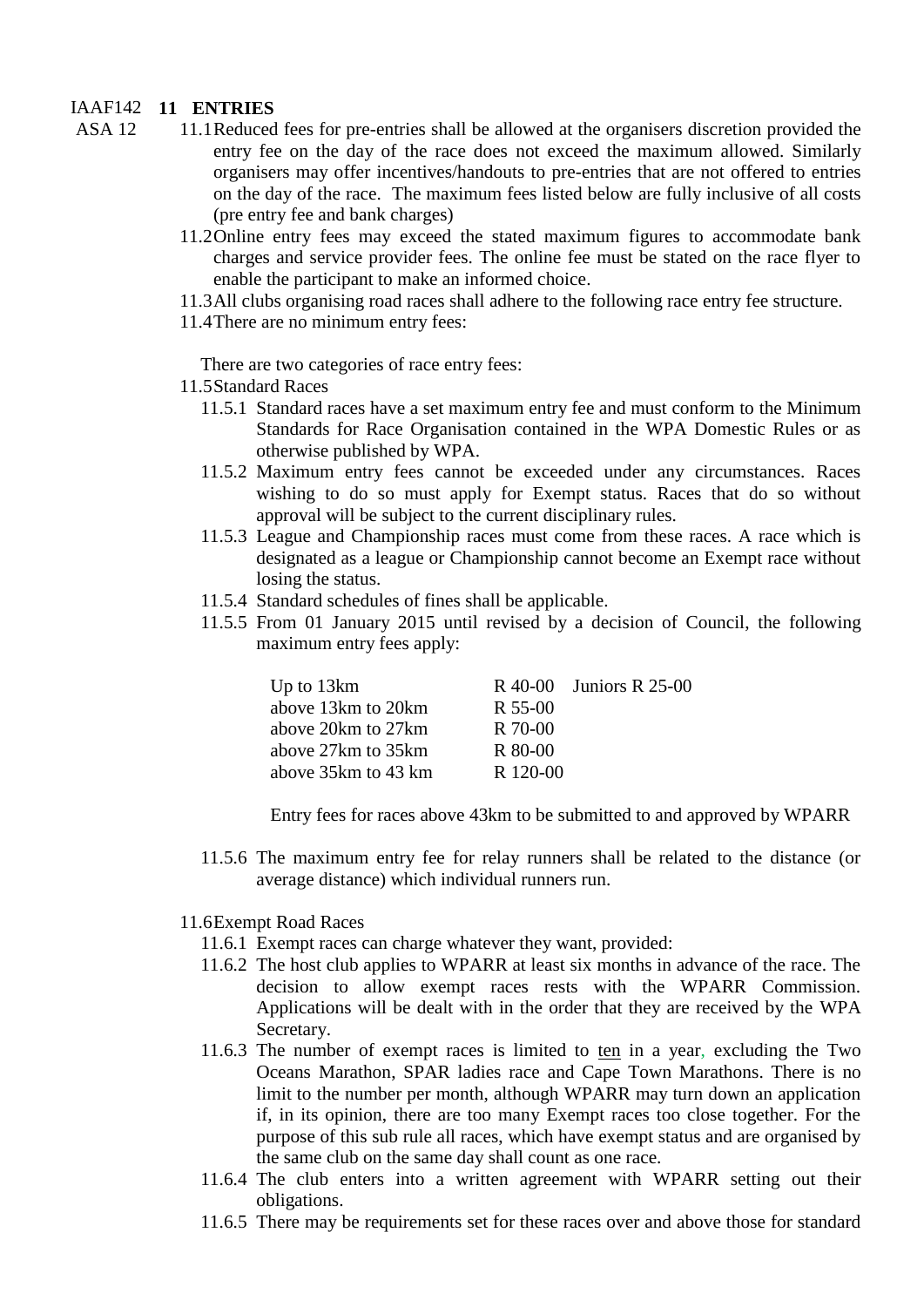races.

- 11.6.6 The race organisers must agree to work with a Technical Official appointed by WPARR, who will verify that the organisers are preparing properly. The payment to the official (at reasonable rates applicable to all technical officials) comes from the race. The official is there purely to oversee that the standards are being met and may not interfere with the actual organisation of the race. A list of potential officials will be submitted by WPARR to the race organisers who shall choose one acceptable to them, failing which WPARR may appoint the official.
- 11.7For 10km races the entry fee for Juniors shall be HALF (or less than) the entry fee for other athletes, unless permission is obtained from WPARR to charge more for a justifiable reason. The levy payable to WPA will be set accordingly once the number of junior participants has been determined from the results.
- 11.8All competitors must enter the event prior to competing.
- 11.9When an entry card/sticker is supplied as proof of entry, that card/sticker must be carried by the competitor during the competition. Failure to present the card/sticker on request after crossing the Finish line may result in disqualification.

#### IAAF143 **12 LICENCING AND NUMBER BIBS**

#### ASA 13 **12.1ASA Number Bibs (licences)**

- 12.1.1 Where an athlete leaves a Club or changes Clubs within the province during a calendar year, they may retain their licence until it expires. In any team competition they will count for the club where they are currently registered, provided the change in registration has been received, processed and approved by WPA prior to the event and the athlete competes in the Club's approved colours.
- 12.1.2 A clearance certificate is required from the former Province before any club may issue a licence to an athlete previously licensed in another Province.

#### **12.2Licences and Special Number Bibs**

12.2.1 Clubs must apply to WPA for permission to replace the ASA licence with a race number. The design of the race number must be approved by the WPA office.

#### **12.3Temporary Licences**

- 12.3.1 Organisers must provide the necessary administration to sell age category tags with the temporary licences.
- 12.3.2 Effective 01 March 2016 the following prices for Temp licences apply:

| <b>Distance</b>                      | Sale price to athlete            | <b>Cost to Club</b>     |  |
|--------------------------------------|----------------------------------|-------------------------|--|
| Up to 13km                           | R 25 Senior R15 Junior           | R 20 Senior R 10 Junior |  |
| above 13km to 20km                   | R 30                             | R 20                    |  |
| above 20km to 27km                   | R 40                             | R 30                    |  |
| above 27km to 35km                   | R 40                             | R 30                    |  |
| above 35km to 42,2km<br>above 42,2km | R 45<br>In consultation with WPA | R 35                    |  |

#### IAAF **13 ASSISTANCE TO ATHLETES**

144.3b

- 13.1In road races the use of personal music players (MP3 players etc) is discouraged, but persons using them will not be disqualified unless during the course of the event the person fails to respond to a reasonable instruction by a race official.
	- 13.2Persons using such devices shall not be eligible for overall, age group or team prizes. A warning may be issued by the race referee, but such warning shall not be a prerequisite for such exclusion from prizes.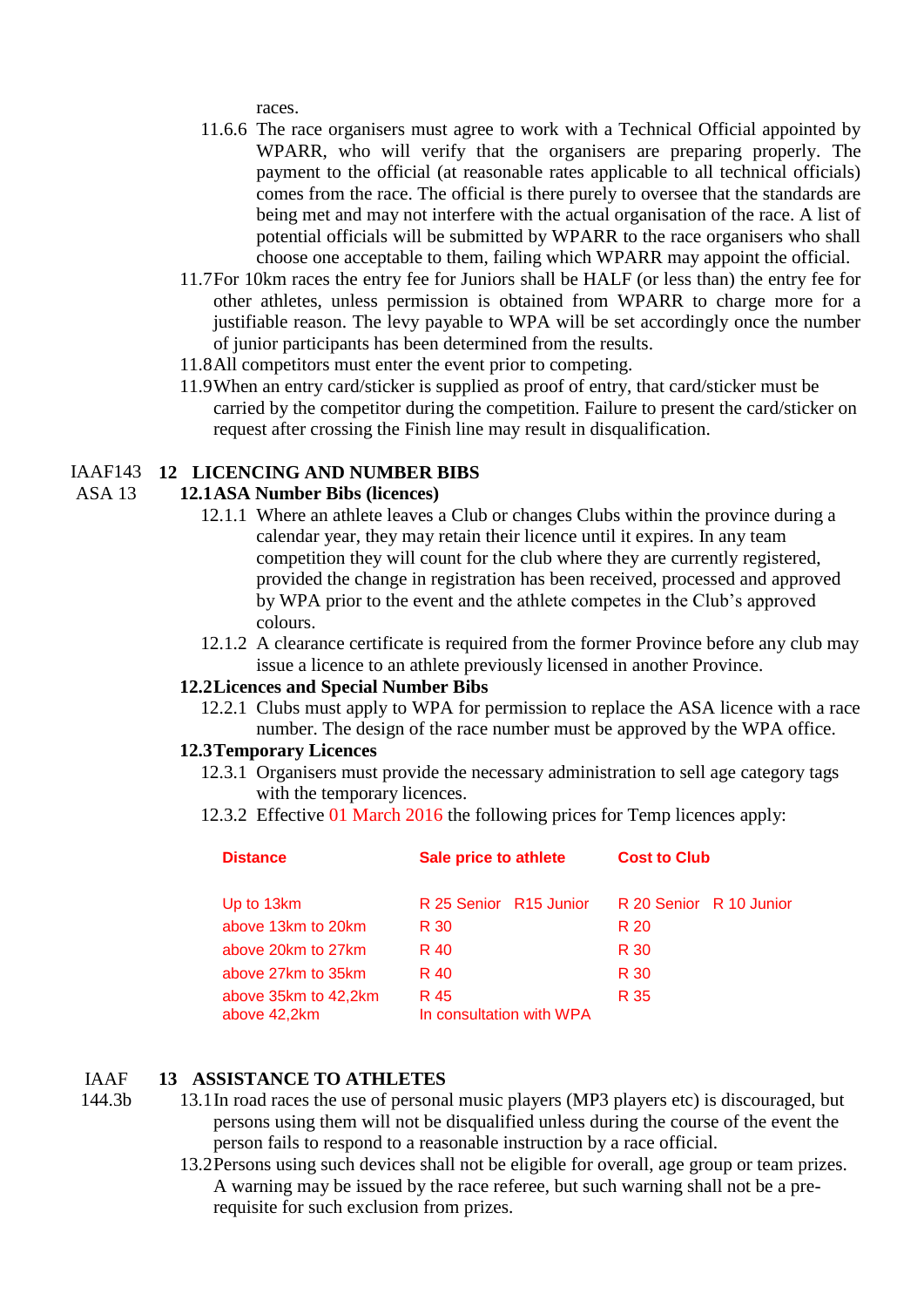### IAAF145 **14 DISQUALIFICATIONS AND PROTESTS**

#### IAAF146 **14.1Breach of Technical Rules**

- ASA 14
- 14.1.1 Repeated infringements of technical rules (e.g. failure to wear two licences) may be referred for disciplinary action.

## **14.2Unfair Advantage**

- 14.2.1 Any action that leads to a participant gaining an unfair advantage over other participants shall render the participant gaining the advantage liable for disqualification.
- 14.2.2 Where possible and when appropriate, athletes shall be warned before being disqualified, but this is not obligatory.

### **14.3Improper conduct**

- 14.3.1 An athlete may be disqualified for unsporting behaviour or improper conduct if, after a warning, the athlete continues to behave in the manner for which the warning was issued.
- 14.3.2 Warnings for unsporting behaviour or improper conduct must be reported to WPA by the Chief Referee or Competition Director for possible further disciplinary action, whether the athlete was disqualified or not.

### **14.4Consequences of Disqualification**

- 14.4.1 Persons that have been disqualified on grounds of cheating (unfair advantage) or improper conduct, including failing to enter the event prior to participating, shall not be entitled to receive prizes, awards for finishing an event (medals etc) and shall not appear in the final results.
- 14.4.2 Persons that have been disqualified on technical "administrative" infringements (such as licensing, minimum age) but have correctly paid to enter the race and completed the distance shall be entitled to receive any event completion award (medal, spot prizes etc) offered by the organisers, but shall be ineligible for individual or team prizes, place medals, league points and shall not appear in the results.
- 14.4.3 Persons that have been disqualified may be subject to a fine and/or disciplinary action.
- 14.4.4 In certain events, such as the Two Oceans Marathon events, disqualification may lead to suspension from competing in the same event in future. This shall only apply if so stated and promulgated in the WPA approved flyer/entry form.

## **CHAPTER 5 : SECTION III & IV : TRACK AND FIELD EVENTS**

ASA and IAAF rules apply without amplification or amendment

## **CHAPTER 5 : SECTION V : COMBINED EVENTS COMPETITIONS**

ASA and IAAF rules apply without amplification or amendment

## **CHAPTER 5 : SECTION VI : INDOOR COMPETITIONS**

ASA and IAAF rules apply without amplification or amendment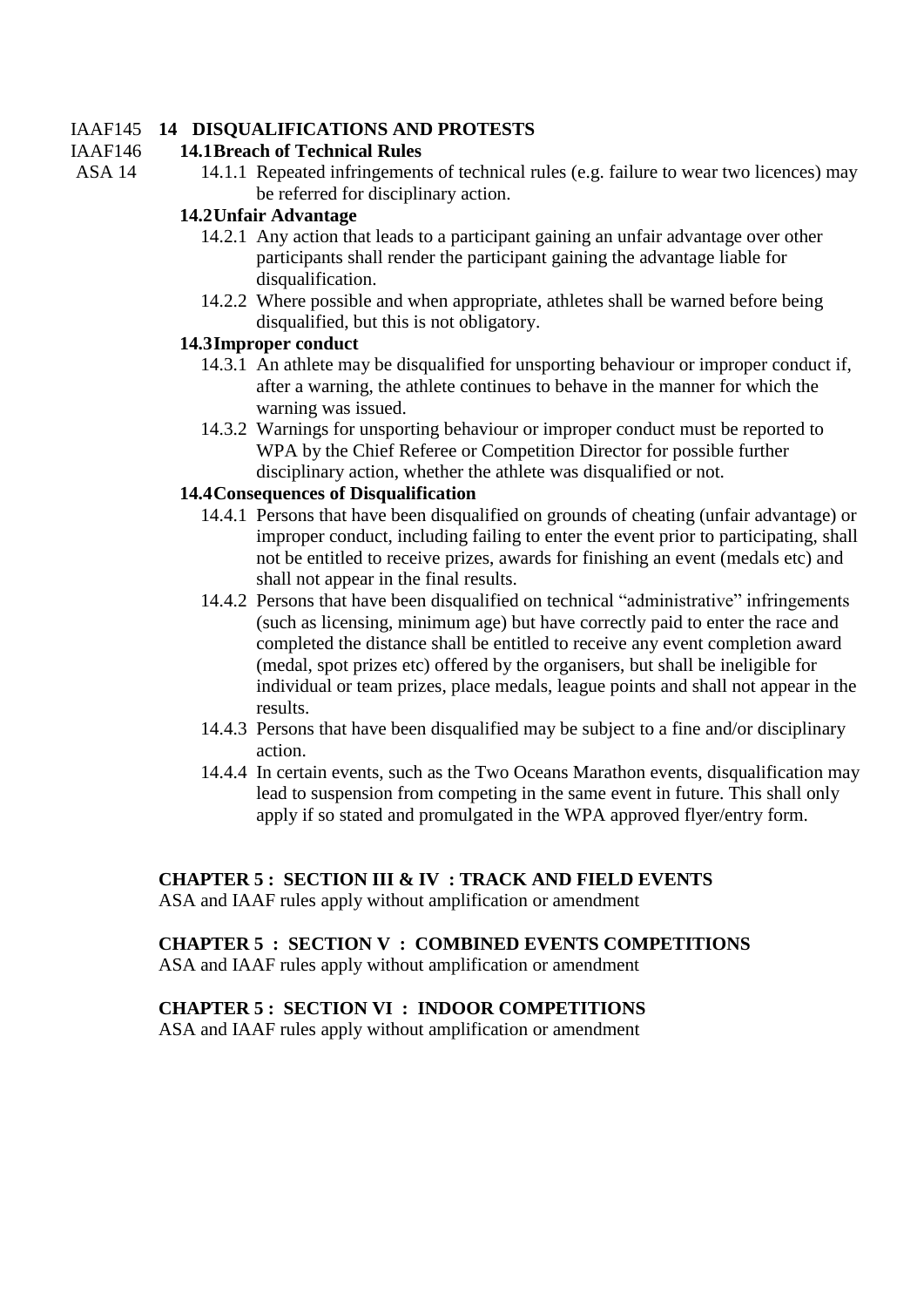## IAAF230 **CHAPTER 5 : SECTION VII : RACE WALKING EVENTS** ASA 20 **15 ROAD WALK RACES**

For Road Walk races that take place in conjunction with Road Running events on an extended course/route, or in circumstances that do not comply with IAAF or ASA walking regulations, the following amendments to the IAAF/ASA rules will apply:

- 15.1To be eligible for prize monies, place medals or League points walkers are to be identified as follows :
	- 15.1.1 Athletes who have an Annual Provincial Licence. Tags with the word "WALKER" or "W" in red on a white background to be displayed front and rear of the right shoulder of the vest. Minimum size at least 8cm?
	- 15.1.2 Athletes entering using a Temporary Licence. The letter "W" to be marked in RED on both Temporary Licences.
- 15.2At Race Registration a separate registration point (table) for Walkers is to be provided. This registration table shall check/advise the athlete of the requirements for walker tags/marking the Temp licence.
- 15.3Where Race Finishing Cards are used, Walker's cards are to be marked with a large "W" (or use a different colour card to that used by the runners).
- 15.4Judging of race walking shall be completely independent of the refereeing of any road running event. A separate Chief Judge's report shall be submitted to the WPA office, with a copy to the Race Walking Committee.
- 15.5For domestic events Judges shall follow the race to monitor, as closely as practical, the mode of progression of participants in contention for awards.
- 15.6A modified form of the judging system as laid out in IAAF and ASA rules will be used:
	- 15.6.1 Cautions shall be issued by the Judges in the normal manner.
	- 15.6.2 The Judges shall make a collective decision at the end of the event regarding any disqualifications.
	- 15.6.3 Notice of disqualification shall be given to the competitor as soon as practicable after the competitor has finished, but before the results are announced unless the competitor has left the venue. The failure to give prompt notification shall not result in the reinstatement of a disqualified competitor.
	- 15.6.4 Race walkers disqualified for technical walking infringements will be entitled to Event completion medals but will be ineligible for place medals, prize monies, league points and their finishing time will not be displayed in the results.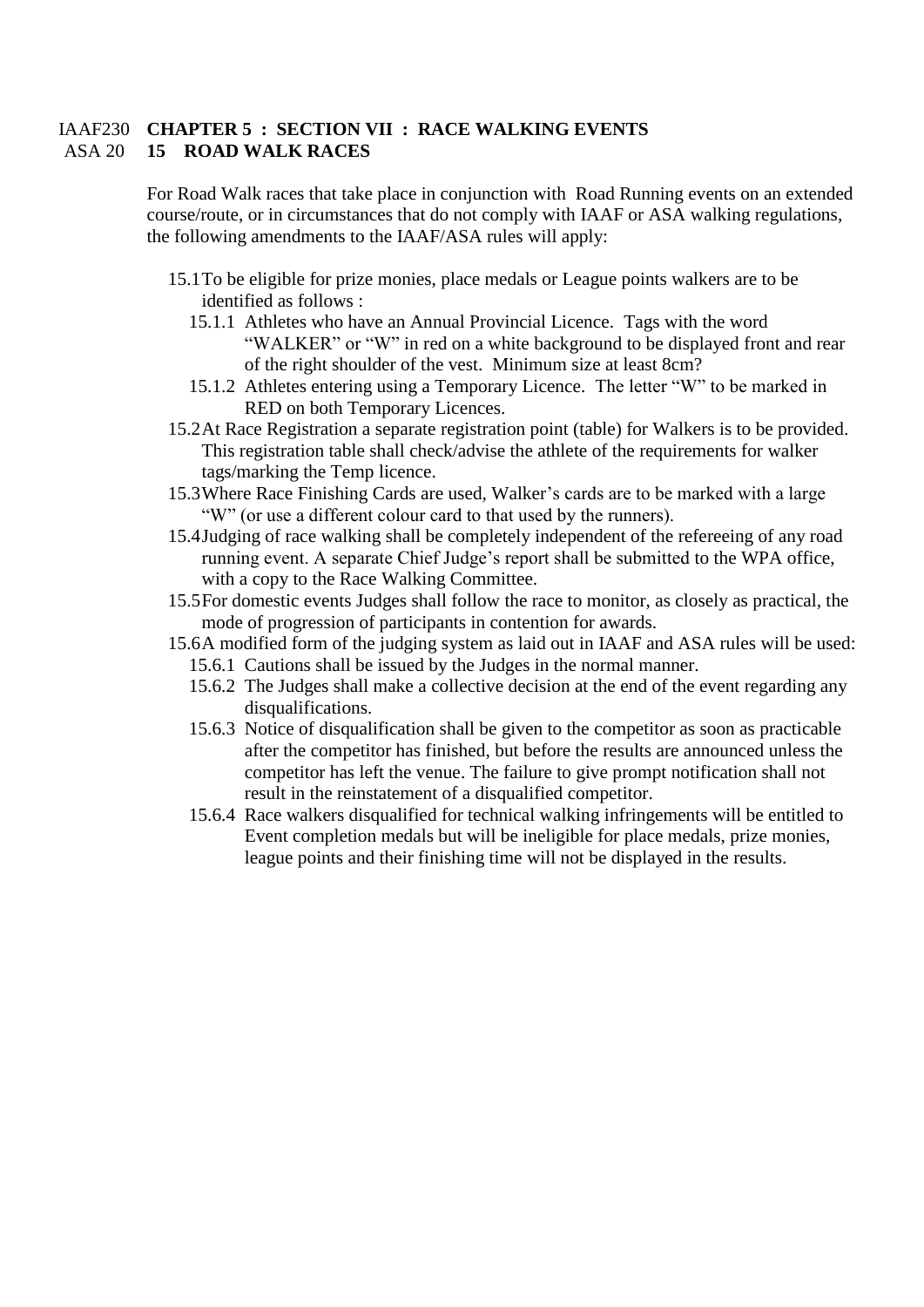#### **CHAPTER 5 : SECTION VII : ROAD RACES**

#### **16 RACE INFORMATION SHEET**

16.1Race Organisers must complete and submit the WPA Race Information Sheet. 16.2This document should reach the WPA Office at least two weeks before the race date.

#### IAAF240 **17 COURSE PLANNING & MEASUREMENT**

- ASA 21 17.1A qualified and registered course measurer must undertake course measurement. If such person is appointed by WPA then the club will be charged the going rate. If the course is not measured by a registered course measurer the organising club shall be fined double the equivalent charge that they would have paid WPA to appoint a registered course measurer.
	- 17.2When planning a course the runners' safety is paramount. Turn points should, where possible, be positioned in quiet streets where bends, hills or bridges do not impair visibility for oncoming traffic.
	- 17.3A course measurement report and certificate must be submitted to WPA at least two weeks prior to the date upon which the race is to be held:
		- 17.3.1 certifying the exact distance of the course;
		- 17.3.2 describing the method used and the date upon which the course was measured and by whom the measurement was undertaken;
		- 17.3.3 providing a plan of the course layout.
	- 17.4Courses used for Championship and League races shall not, unless unavoidable, include long sections on gravel or grass.
	- 17.5There is no need to re-measure the course for subsequent events, providing that the organiser can vouch for the course not being altered (e.g. by road construction) since the last measurement was made. All routes must be re-measured at least every 5 years.
	- 17.6Adequate use of cones, tape and marshals must be used to ensure that the participants follow the measured course.
	- 17.7If due to measurement by an unregistered course measurer, incorrect course layout or marshalling errors a course is found to be too long/short the organising club shall be liable for a fine.
	- 17.8 A long/short course caused by a technical error by the course measurer shall be subject to a disciplinary enquiry against the course measurer involved.

#### IAAF240 **18 REFRESHMENT STATIONS AND SECONDING**

#### ASA 21 18.1ON THE ROAD

18.1.1 As a minimum, Refreshment stations are to be provided as follows: -

| one station         |
|---------------------|
| two stations        |
| three stations      |
| four stations       |
| six stations        |
| stations every 3-km |
|                     |

A minimum ration of 3 water sachets per runner per station should be used.

| 18.1.2 Races up to 10km | No Coke necessary on route                          |
|-------------------------|-----------------------------------------------------|
| Races up to 15km        | every $2^{nd}$ table should have Coke / alternative |
| Races up to 21km        | every $2^{nd}$ table should have Coke / alternative |
| Races more than 22km    | every $2^{nd}$ table should have Coke / alternative |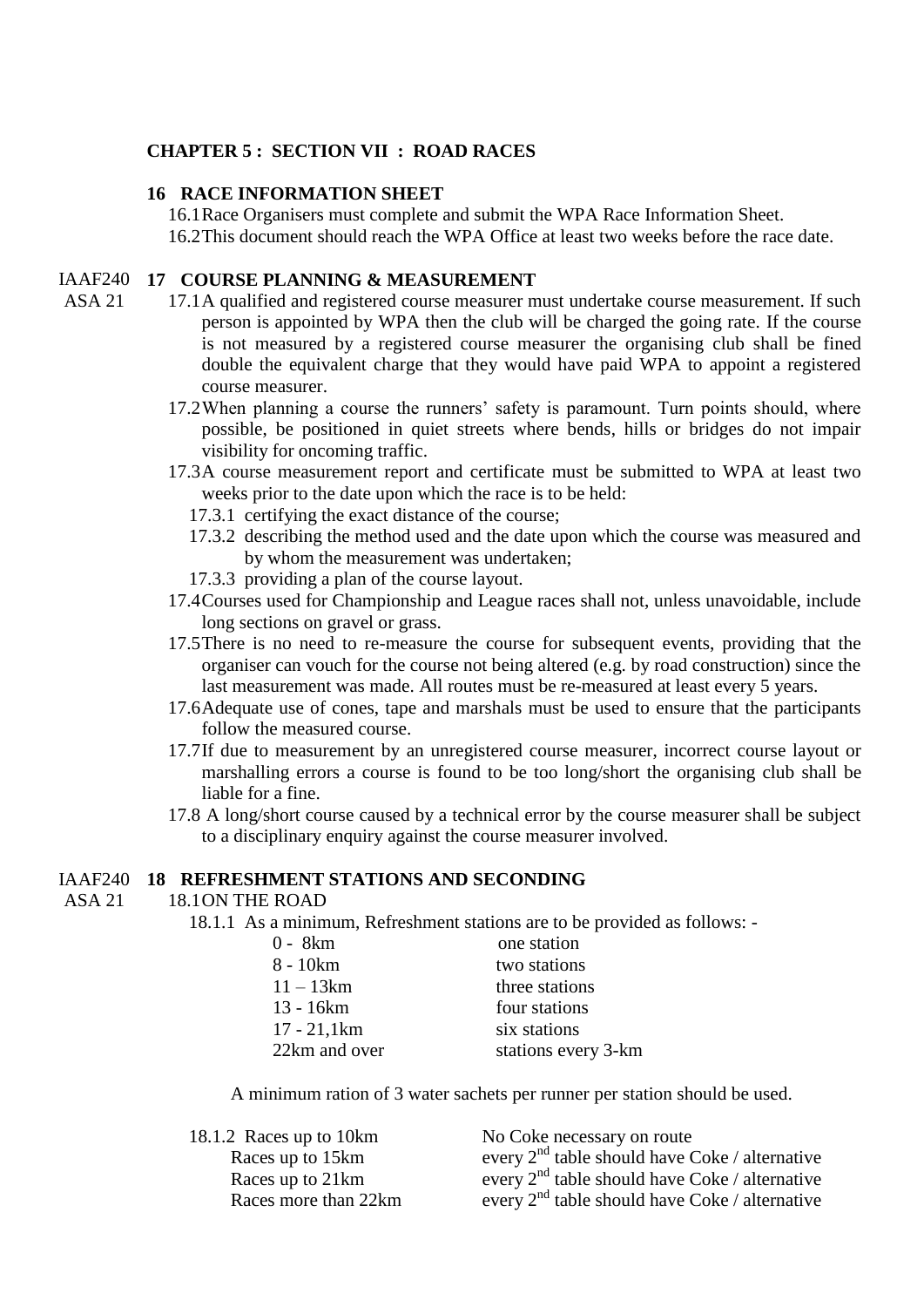- 18.1.3 On an out-and-back course the Organiser is allowed to use discretion as to the placing of stations used for both directions providing the stations vary no more than 1km from the distance stipulated.
- 18.2AT THE FINISH: One station offering Coke or suitable alternative.

## **19 SAFETY**

- 19.1Marshals should not be younger than 18 years of age.
- 19.2Marshals should be provided with distinctive bibs and flags, which include reflective elements if the event is run in hours of darkness.
- 19.3Marshals must be placed at all road crossings and turn points. Positioning of marshals at side-road intersections is at the organizers discretion.
- 19.4The use of Traffic Officers is not compulsory but Marshals are not authorized to direct traffic. If traffic is to be controlled then Traffic Officers must be arranged.

## **20 RACE RESULTS**

- 20.1Full results are required for all official events.
- 20.2It is left to the discretion of the Race Organiser to adopt a method of recording the final results in an efficient manner.
- 20.3The result sheet to include:
	- 20.3.1 Name of Race
	- 20.3.2 Distance of Race
	- 20.3.3 Name of Organising Club
	- 20.3.4 Date of Race
	- 20.3.5 Prize winners and team results.
	- 20.3.6 The following particulars of each participant to finish:
		- Position Name Club Sex Age Category Time
	- 20.3.7 Correct abbreviations of Clubs to be used, consult the WPA Office.
- 20.4Results in electronic format are to be supplied to WPA within 3 weeks of the race. If it is not possible to produce final results in this time, extension of time can be applied for from WPARR, with reasons, in writing.
- 20.5Neatly printed copies of the results are to be posted to all the addresses on the label run supplied by WPA, within 4 weeks of the race. If this is not possible, extension of time can be applied for from WPARR, in writing.
- 20.6In the event of results not being received within 3 weeks by WPA, a fine will be imposed. Further fines will be imposed at the RR Commission's discretion.

## **21 LITTER**

- 21.1It is the responsibility of the Organisers to ensure that all litter is removed from the start, the route and the finish.
- 21.2Athletes competing in any WPA event (particularly road or cross country) are required to dispose of their litter within a "designated area".
- 21.3The designated area starts at the first hand out point/table of a refreshment station and finishes at least 200 metres past the last hand out point/table, where a sign will be placed stating 'no litter past this point'.
- 21.4Organisers shall provide receptacles (boxes or equivalent) for collecting litter in the designated area. A receptacle should be placed with the sign at the end of the designated area.
- 21.5Athletes who dispose of water sachets, cups or other litter outside of this designated area shall be guilty of an offence and liable to a warning and/or a fine.
- 21.6Any person including marshals, technical officials, appointed litter monitors, spectators or other athletes may report offenders, up to the cut-off of the race, to the Chief Referee who shall record such details in his report. When practical, offenders shall be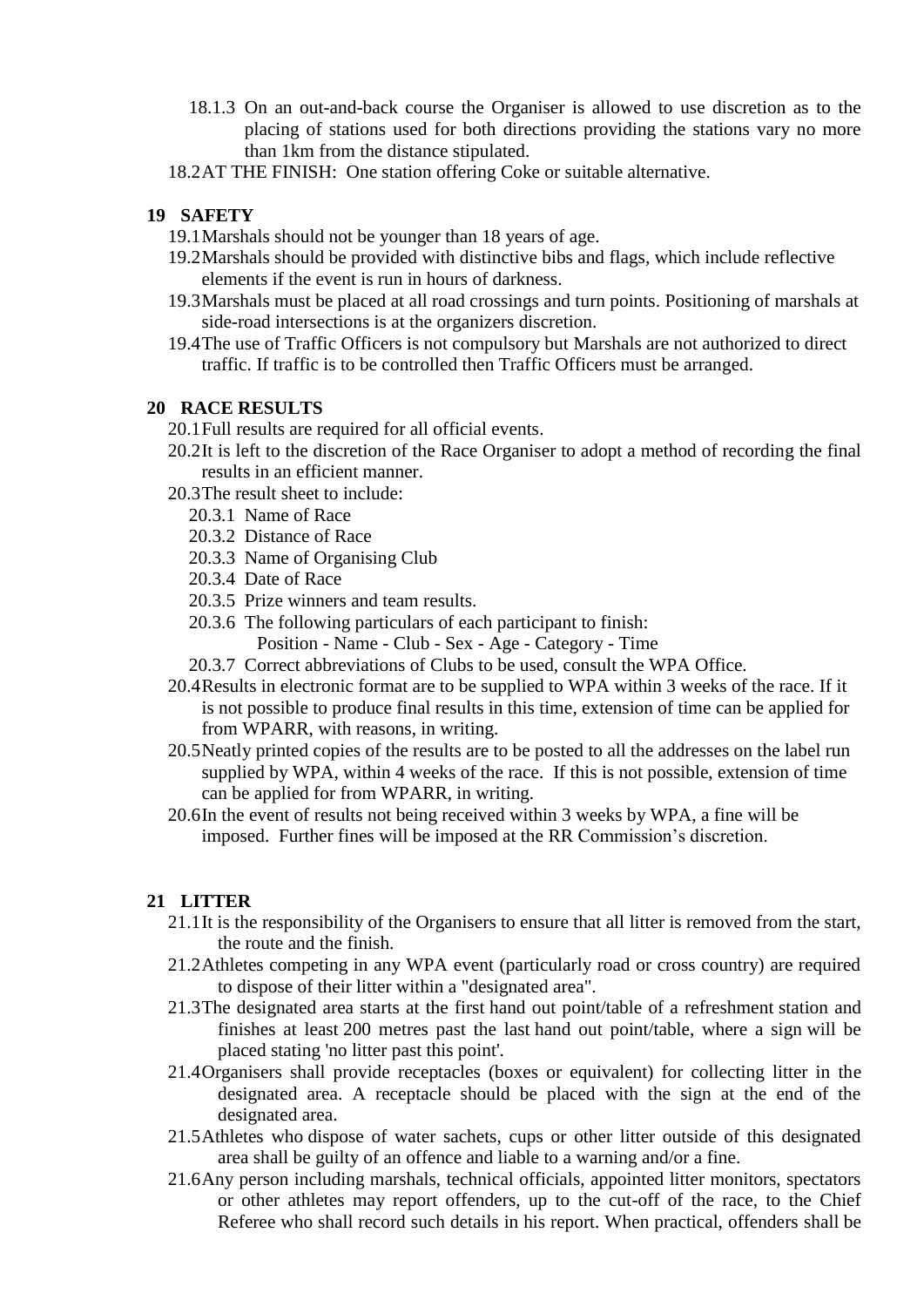notified at the event that they have been reported.

- 21.7The WPA office shall maintain a record of reported offenders and shall issue warnings and/or fines. A first offence shall receive a written warning to the offender via their club. Second offenders shall be issued with a fine of R100 via their club. Further transgressions shall be the subject of a formal disciplinary process.
- 21.8Clubs organising races shall be responsible for collecting litter boxes and warning signs from the WPA office, using them on the route and returning them. Clubs that fail to implement these anti-litter measures shall be subject to a fine.
- 21.9Unless special arrangements have been made with the appropriate authorities routes must be cleaned of all race-related litter/equipment within 24 hours of the race finish.
- 21.10 Special provision for litter collection must be made if any section of the route is located in an environmentally sensitive area such as near the sea or nature reserves.

### **22 TOILETS**

- 22.1 Adequate toilets must be provided to cope with the budgeted race entry and spectators. A minimum ratio of 1 toilet per 100 runners is required. A greater number of toilets should be provided for women.
- 22.2 Ensure that toilet paper is always available.
- 22.3 Toilets/Change rooms should be clearly signposted.
- 22.4 Events that accommodate wheelchair participants must ensure that appropriate toilet facilities are provided.
- 22.5 Provision should be made for toilet facilities along the route and/or at refreshment stations for any event with a cut off of over 3 hours. Said toilet facilities may be by arrangement with owners along the route.

#### **CHAPTER 6 : SECTION IX : CROSS COUNTRY**

### **23 STANDARDS FOR CROSS COUNTRY COMPETITIONS**

- 23.1Subject to available funds, clubs organising cross country meetings will be paid an organising fee by WPACC.
- 23.2Organisation of cross country competitions shall be in accordance with the guidelines drawn up by WPACC.
- 23.3Failure to comply with the organising guidelines may result in a deduction of a portion of the organising fee.

#### **CHAPTER 6 : SECTION X : RECORDS**

#### IAAF260 **24 RECORDS**

- $ASA$  23
	- 24.1The process for ratifying a WP record shall follow the principles and procedures stated in IAAF rule 260/ ASA rule 23, but using the relevant WPA forms.
		- 24.2Road courses must be measured and validated by a registered course measurer.
		- 24.3WPA shall pay for the validation of any courses where a record has been broken or an incentive claimed.
		- 24.4Testing for doping control shall not be a pre-requisite for recognising WPA records.
		- 24.5Any WPA record may be set or broken, regardless of the number of competitors in the event, provided that the Rules pertaining to that event are complied with and that the competition is sanctioned by WPA, ASA or the IAAF and the event has been advertised, in advance, on the programme for that competition.
		- 24.6WP records will be recognised by the WPA Board, after submission of the required forms, by means of a certificate issued to the record-holder.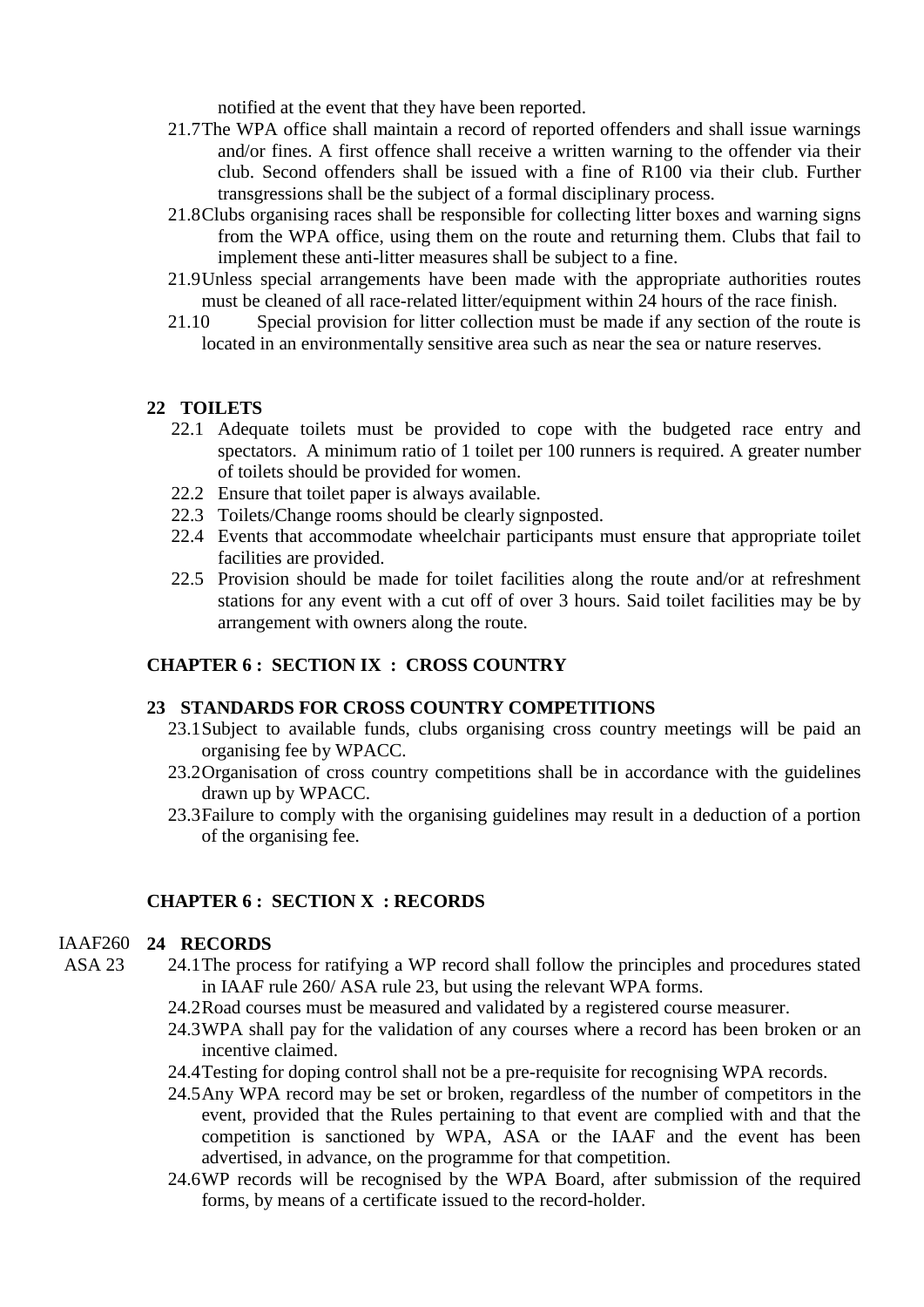## **CHAPTER 7 : ADMINISTRATION**

### **25 RACE LEVIES**

- 25.1For any road race run under the auspices of WPA, the organisers shall pay WPA a levy, being 10% (VAT inclusive) of the entry fee charged.
	- 25.1.1 For events up to and including 15 km no levy will be due for the first 1000 finishers.
	- 25.1.2 For events where entries are taken on the day of the race, the levy shall be based on the number of official finishers recorded by the Chief Timekeeper and/or the official results.
	- 25.1.3 For events that have pre-entries only, the levy shall be based on the number of entries actually taken by the organisers.
- 25.2Provided each cost element can be substantiated by appropriate invoices etc. then no levy will be due on:
	- 25.2.1 VAT included in the entry fee when the event is registered for VAT;
	- 25.2.2 optional items included in the entry form (e.g. t-shirts, magazine subscriptions etc);
	- 25.2.3 access fees included in the entry fee applicable to the race venue/course paid by the organisers to property owners/departments e.g. Cape Point Nature reserve, Table Mountain National Park, provided that the Organiser has informed WPA while applying for flyer approval.

## **26 FINES**

### **In accordance with the appropriate rules, the following fines shall apply.**

NOTE: The following fines came in to effect on 01 January 2014.

| <b>TRANSGRESSION</b>                             | <b>All Events</b>                   |  |
|--------------------------------------------------|-------------------------------------|--|
|                                                  |                                     |  |
| <b>CLUB FINES</b>                                |                                     |  |
| Race Entry Form/Flyer not submitted for approval | R600-00                             |  |
| Use of race numbers without permission           | R <sub>200</sub> -00                |  |
| Race Cancellation MORE than 6 months before      | R1000-00                            |  |
| date.                                            |                                     |  |
| Race Cancellation LESS than 6 months before      | R1500-00                            |  |
| date                                             |                                     |  |
| Lack of Water                                    | R300 plus R150 per table short      |  |
| Short / Long Course due to organiser error       | R350-00                             |  |
| <b>Bad Finish</b>                                | R <sub>250</sub> -00                |  |
| Poor Marshalling                                 | R200-00                             |  |
| Poor Entry tables                                | R200-00                             |  |
| Late Results (in excess of 3 weeks)              | R300-00                             |  |
| Failure to appoint qualified medical assistance  | R500-00                             |  |
| with all necessary emergency equipment.          |                                     |  |
| Insufficient toilets                             | R300 per toilet less than 1 per 100 |  |
|                                                  | budgeted athletes                   |  |
|                                                  |                                     |  |
| Failure to implement litter policy               | R500-00                             |  |
| Failure to clean route (club)                    | R300 for first offence              |  |
| Failure to use a registered course measurer      | 2x Equivalent payment to WPA        |  |
|                                                  | appointing the official             |  |